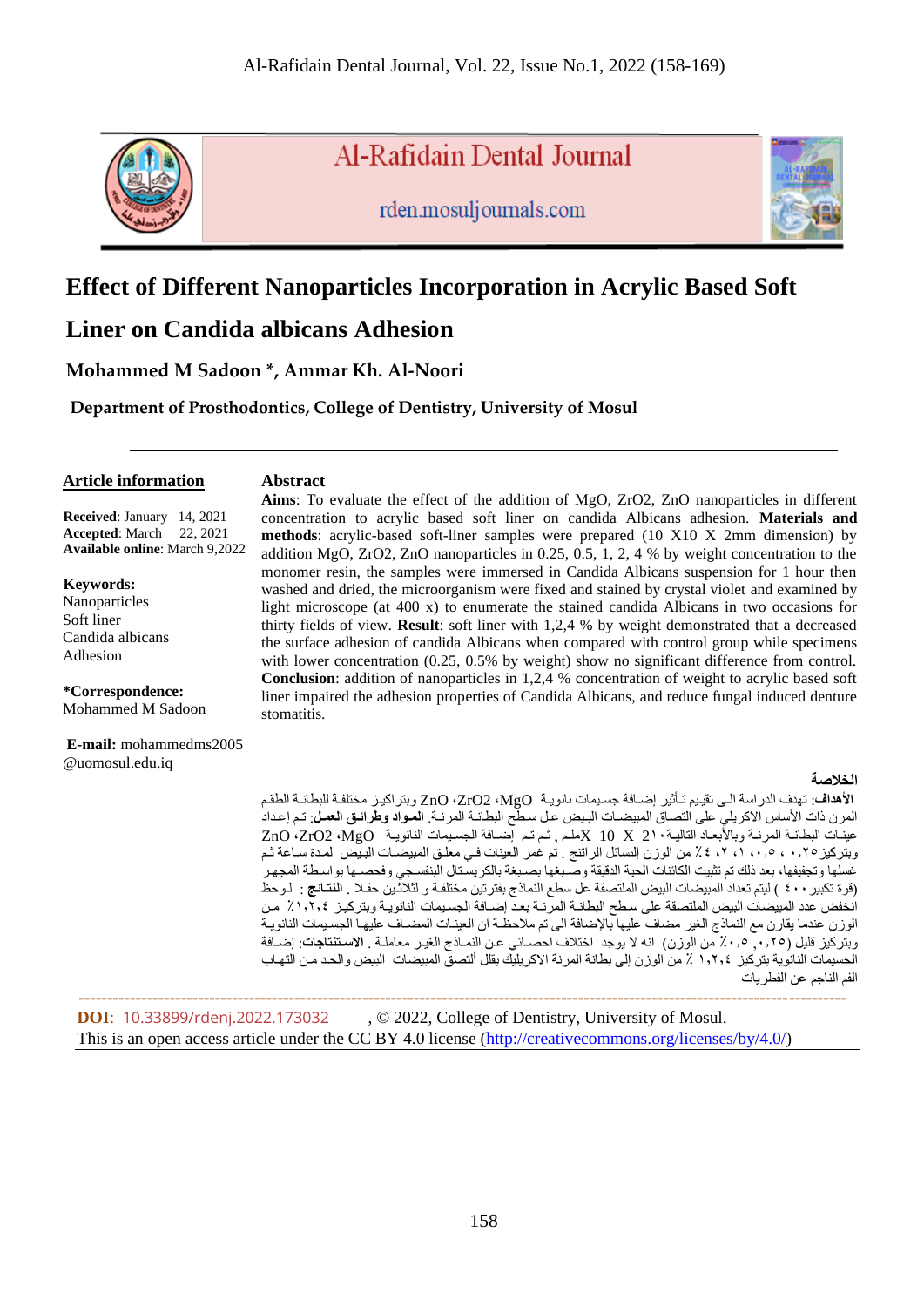### **INTRODUCTION**

Denture (fitting surface) used for the resorbed ridge, Sharpe ridge, atrophic mucosa patients are frequently relined by soft lining materials, that assist in better masticatory force distribution when transmitted to the underlining mucosa. The soft liners improve the well-being of denture wearers patient and support prosthetic treatment. (1)

It has a rougher surface due to tissue site topography and plasticizer leakage that enhance the adhesion of microorganisms onto soft lining materials and may permit fungal growth (2)

Dental plaque that formed in the oral cavity consists of different microorganisms which embrace bacteria, viruses, and fungi $(3)$ .

Denture tissue surface acts as a source of numerous fungi, usually Candida, that play role in fungal infection  $(4,5)$ .

Candida is one of the main causes of implicated for denture stomatitis of denture wearer (6). Candida albicans is recoded as most infectious among other Candida species. The virulency of different species is due to variance in the ability of the microorganisms to adhere to epithelial cells. In which the *C. albicans* stuck to Buccal epithelial cells higher than other Candida species. The adherence of candida to denture surface material considers the initial step for colonization (7,8)

Candia adherer to both hard and soft denture materials, this adherence may be

due to surface-free energies of the microorganisms and the surfaces of the materials or maybe due to specific adhesion–receptor interactions<sup>(9)</sup>.

The material used, surface roughness, microporosity, presence of saliva, strain variability, and concentration. May also considered additional factor of candida adhesion (10,11)

Different study supported those nanoparticles can offer preventive and therapeutic approaches, due to their action in controlling and reducing dental plaque biofilms and enhancing the antibacterial activity of dental materials<sup>(12)</sup>.

Incorporation of metal oxide nanoparticles in acrylic resin denture may improve the hypogenic performance of it (13) .

Colony-forming unit of bacteria was significantly reduced after acrylic resin after immersion MgO NPs solution, due to the antibacterial properties of MgO particles. MgO nanoparticles provide antimicrobial activity against both Grampositive and Gram-negative bacteria, spores, and viruses  $(14,15)$ .

Zirconium oxide nanoparticles showed remarkable antimicrobial activity against bacterial pathogens and *Candida albicans* (16) .

Fungal strains were significantly reduced by the growth inhibition activity of ZrO2 nanoparticles, in which fungal hyphae were distorted and cell function interfered  $(16)$ .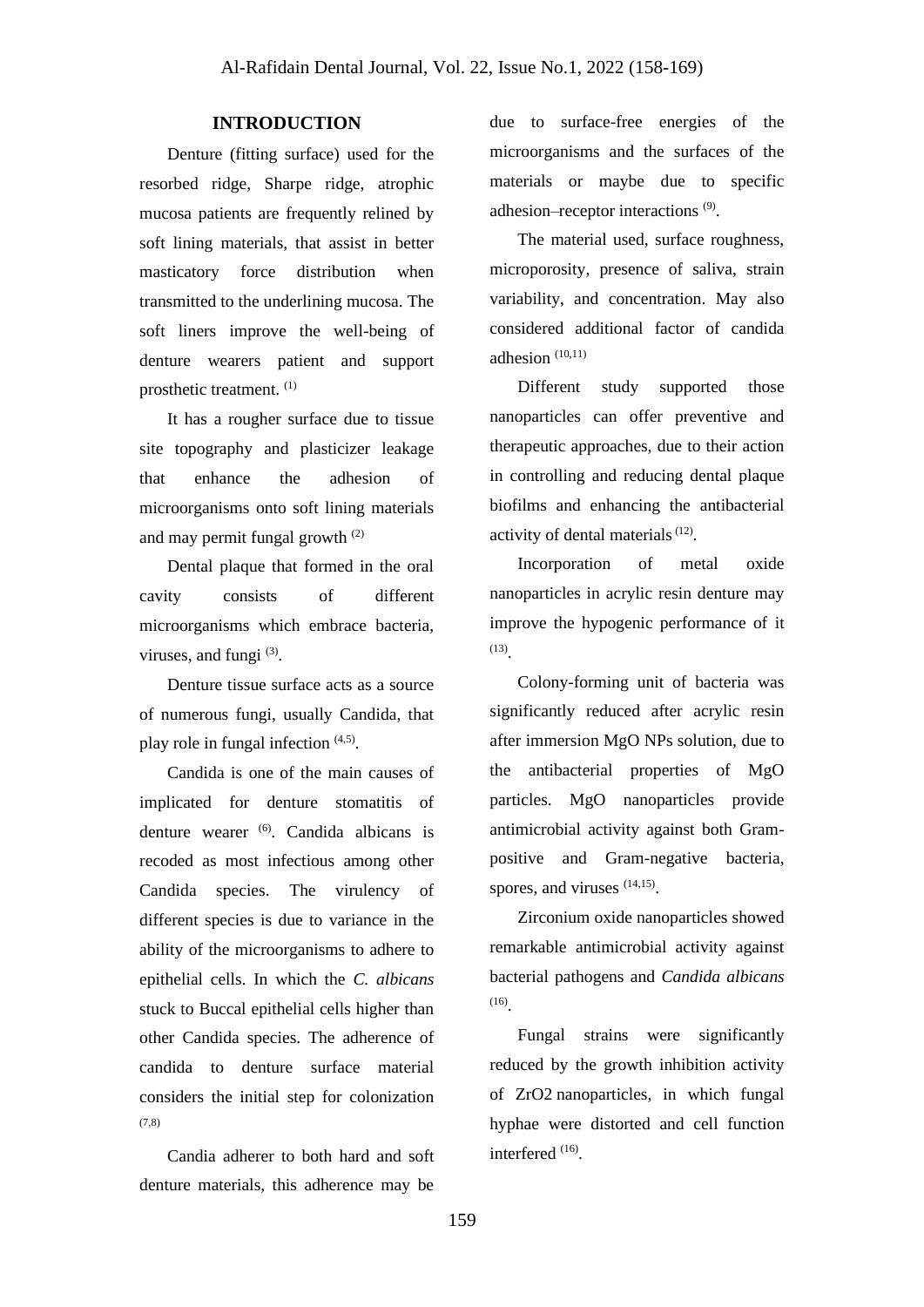Zinc oxide NPs produce reactive oxygen species (that may cause damage to DNA, RNA, and proteins) that lead to an excellent anti-microbial activity. <sup>(18)</sup>

ZnO nanoparticles cover polymethyl methacrylate showed substantial antifungal activity against Candida albicans biofilms $(19)$ .

Water absorption and solubility properties were increased as nanoparticles concentration increased while the hardness and tensile bond strength of the soft liner was greatly reduced.<sup>(20)</sup>.

The aim of this study to evaluate the effect of the addition of MgO, ZrO2 and ZnO nanoparticles to the acrylic-based soft liner on *C. albicans* adherence.

# **MATERIALS AND METHODS Candida preparation:**

Isolation of *Candida albicans* was carried out from non-antifungal treated denture wearer (for 2 years at least) patients with denture stomatitis attended to the prosthodontic clinic at the College of Dentistry / University of Mosul. The *candida SPP* was cultured on Sabouraud dextrose agar (with chloramphenicol 50mg/L). *Candida albicans* was identified gram stain reaction, germ tube formation under a microscope, and Chromogenic agar medium that performed by a specialized microbiologist in the college of dentistry/ university of Mosul<sup>(21)</sup>.

# **Minimum inhibitory concentration (MIC):**

The minimum inhibitory concentration of MgO,  $ZnO<sub>2</sub>$  and  $ZnO$ nanoparticles concentrations at 0.125, 0.25,0.5, 1, 2, 4, 8 % by weight were evaluated by serial two-fold dilutions.

A stock solution was prepared by the addition of 160 µgm of nanoparticles to the test tube for each 1ml of sterile normal saline and sonicated for 5 min. Two-fold serial dilution was performed by transferred 1ml of stock solution to test tube containing 1ml of sterile brain heart infusion broth (representing 8% wt/wt), then mixed and 1 ml of 2nd test tube was transferred to 3rd one. This process was repeated till 0.125%wt/wt nanoparticles solution was obtained.<sup>(22)</sup>

Candida albicans suspension was prepared at 0.5 McFarland's standard (10<sup>8</sup> CFU/ml) concentration, 0.1 ml of candida suspension was added to the prepared nanoparticles test tube. The test tubes were agitated and incubated at 370C for 24 h. the MIC was evaluated visually to the determination antifungal efficacy of Nanoparticles by assessing the fungal growth in brain heart infusion broth. (19)

### **Sample preparation**

Eighty square-shaped samples of the acrylic-based soft liner (vertex soft, Vertex-Dental, Netherlands) were prepared and nanoparticles incorporated with it (5 samples for each group) table (1). A stone mold was prepared by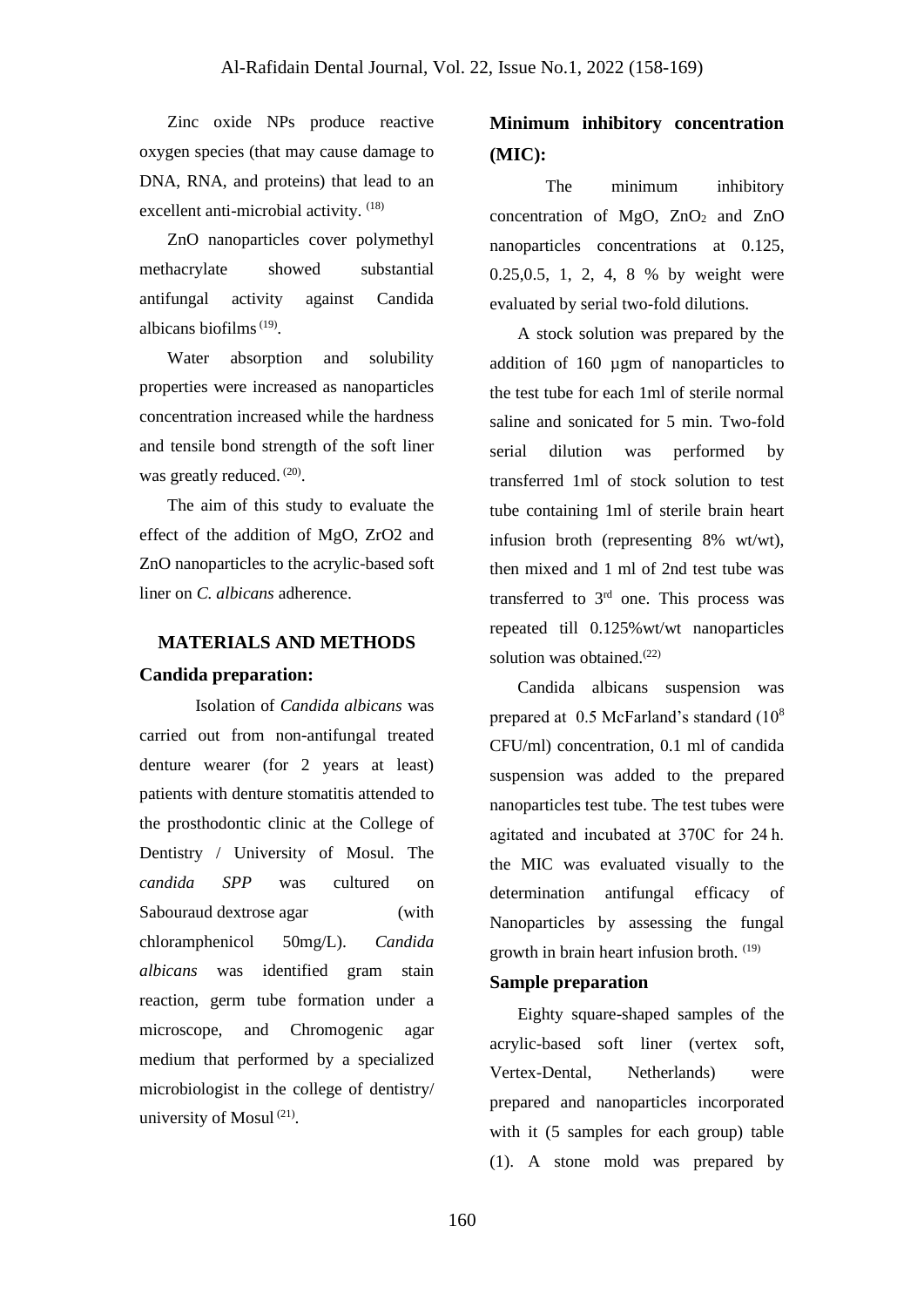investing a square-shaped plastic foil (10 mm X 10mm X 2 mm) in class IV dental stone (Elite stone, Zhermack dental, Italy) poured in the metal flask  $(20)$ .

After setting of stone, the plastic foil was removed. A separating medium was painted overset the stone mold in two layers.

Nanoparticles were added to the monomer of the soft liner at 0.25, 0.5, 1, 2, 4% wt concentration and sonicated to get homogenously dispersed nanoparticles/ monomer solution).

Acrylic base soft liner powder was added to monomer suspension at 1.25:1

powder / liquid ration (according to manufacturer instruction). The dough packed in the stone mold flask and pressed under a hydraulic press.

The dough was cured in the water bath for 90 min at 70cº and 30 min at 100C (according to manufacturer instruction), and then the flask was removed from the water bath and left to bench cooling for 30 min. The specimens were stored in distilled water without finishing to represent tissue site of the denture (only the boundary excess was removed by the sharp blade) for 24hours at 37 cº.

**Table (1):** nanoparticles used in the study

| nanoparticles          | Size            | manufacture        |
|------------------------|-----------------|--------------------|
| Magnesium oxide MgO    | $40 \text{ nm}$ | Nano shel USA      |
| Zirconium oxide $ZrO2$ | $20 \text{ nm}$ | Nano shel USA      |
| Zinc oxide ZnO         | $35-45$ nm      | Nano materials USA |

### **Adhesion assay**

McFarland standards (0.5) of Candida albicans suspension was arranged from 48 hour cultures in sterile normal saline to attain  $1\times10^8$  Cfu/ml<sup>(23)</sup>.

A sterile acrylic-based soft-liner specimen  $(23)$  (sterilized by UV light sterilizer for 20 minutes) was immersed in a sterile petri dish containing 20 ml candida suspension and incubated for 1 hour at room temperature. The specimens were washed by phosphate-buffered saline solution two times for 1 minute, and then

the samples were dried at room condition to remove poorly adherent cells.

Fixation of adherent candida cells was performed by 1ml of 99% methanol for 1 min. and stained for 30 seconds with crystal violet.

The soft-liner samples were washed by a phosphate-buffered saline solution for 30 seconds and inspected by light microscopy (optika, Italy) under 100 and 400X magnification.

Thirty fields of view were examined (0.25 mm<sup>2</sup> per field) and Adherent *Candida albicans* were counted, and the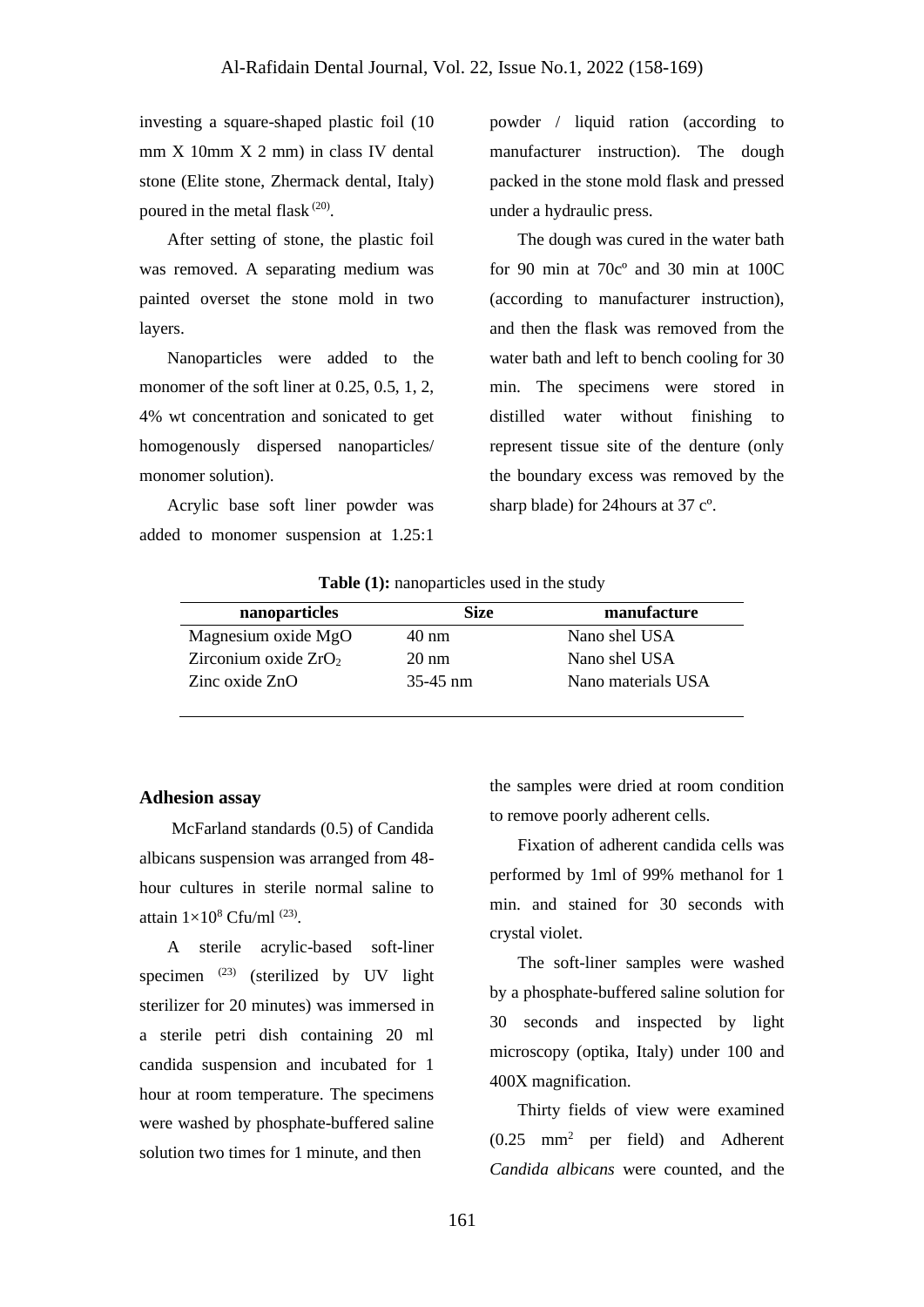results were expressed as candida cells/mm<sup>2</sup> of material. Assays were repeated two times  $(24,25)$ . (Figure 1)

One way ANOVA with Duncan's multiple range test using the SPSS statistical analysis program at a significant level of 5%.



Figure (1): microscopical view of candida albicans adhesion on soft liner with nanoparticles (under 400X).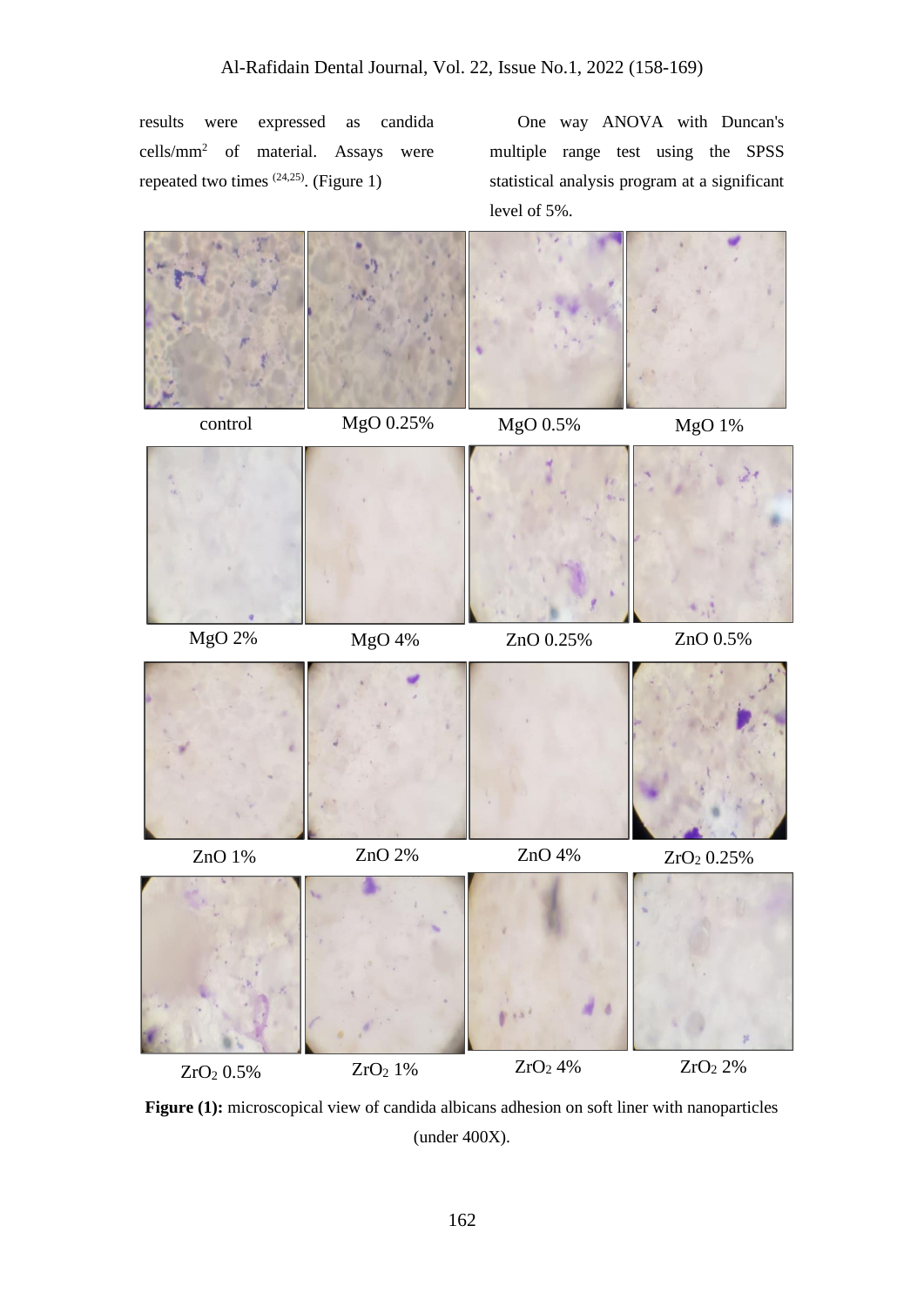#### **RESULTS**

Mean of *Candida albicans* /mm<sup>2</sup> was demonstrated in the table (2) that shows there is a lower value of *Candida albicans*

adherence unite on acrylic based soft liner surface with all nanoparticles additives used in this study at higher concentration (1,2,4% Wt) than the control group.

**Table (2):** Mean of Candida adhesion on modified acrylic soft-liner surface and control groups (candida/mm2).

| <b>Variables</b>    | N<br>Mean* |          | <b>Std. Deviation</b> |  |  |
|---------------------|------------|----------|-----------------------|--|--|
| Control             | 5          | 204.6000 | 9.37017               |  |  |
| MgO 0.25%           | 5          | 207.0000 | 22.60531              |  |  |
| MgO 0.5%            | 5          | 198.8000 | 8.10555               |  |  |
| $MgO$ 1%            | 5          | 52.0000  | 8.15475               |  |  |
| MgO 2%              | 5          | 31.8000  | 3.03315               |  |  |
| $MgO$ 4%            | 5          | 30.8000  | 6.90652               |  |  |
| $ZnO$ 0.25%         | 5          | 208.8000 | 21.19434              |  |  |
| ZnO 0.5%            | 5          | 193.8000 | 5.80517               |  |  |
| ZnO <sub>1</sub> %  | 5          | 96.8000  | 5.80517               |  |  |
| $ZnO$ 2%            | 5          | 31.8000  | 4.02492               |  |  |
| $ZnO$ 4%            | 5          | 23.4000  | 4.15933               |  |  |
| $ZrO_2 0.25%$       | 5          | 203.6000 | 13.86723              |  |  |
| $ZrO_2 0.5%$        | 5          | 191.0000 | 4.58258               |  |  |
| ZrO <sub>2</sub> 1% | 5          | 56.6000  | 10.16366              |  |  |
| ZrO <sub>2</sub> 2% | 5          | 24.2000  | 4.65833               |  |  |
| ZrO <sub>2</sub> 4% | 5          | 21.8000  | 2.58844               |  |  |

\*Adhesion unite cell/mm<sup>2</sup>

Table (3) illustrated the analysis of variance (ANOVA) of study groups and demonstrated that there are highly

significant differences (*p*≤0.01) between study groups and control group at a significant level 0.01%.

**Table (3):** analysis of variance of candida adherence on the acrylic-based soft liner with MgO, ZrO<sub>2</sub>, ZnO nanoparticles with different concentration and control group.

|                       | SS         | df | MS        |         | Sig.  |
|-----------------------|------------|----|-----------|---------|-------|
| <b>Between Groups</b> | 529325.800 | 15 | 35288.387 | 335.481 | 0.000 |
| <b>Within Groups</b>  | 6732.000   | 64 | 105.188   |         |       |
| Total                 | 536057.800 | 79 |           |         |       |

Duncan's multiple range test of study groups displayed in figure (2), which confirm that there is a significant reduction in *Candida albicans* adherence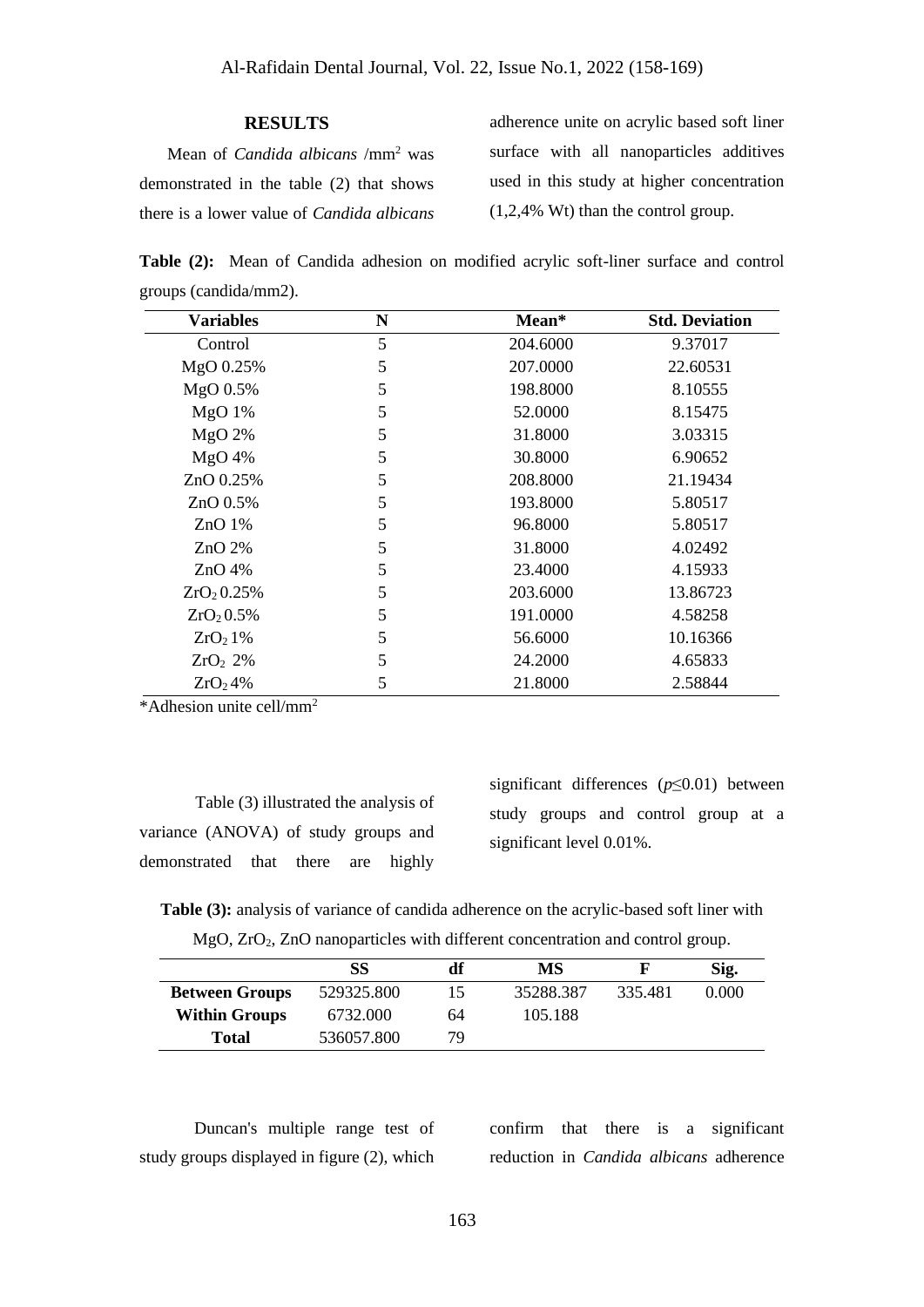on acrylic based soft liner incorporated with  $ZrO_2$ ,  $ZnO$ ,  $MgO$  at 1,2, 4% Wt/Wt concentration nanoparticles in contrast to control group.

Soft liner with 0.25 and 0.5 %Wt/Wt concentration nanoparticles (ZrO2, ZnO, MgO) have no significant differences when compared with the control group.

There are no significant differences between Nanoparticles (ZrO<sub>2</sub>, ZnO, MgO) at 2% and 4% concentration incorporated with soft liner, while there are differences between 1% nanoparticles concentration and 2%,4% concentrations.



**Figure (2)**: Duncan's multiple range test of *Candida albicans* adherence on different study groups.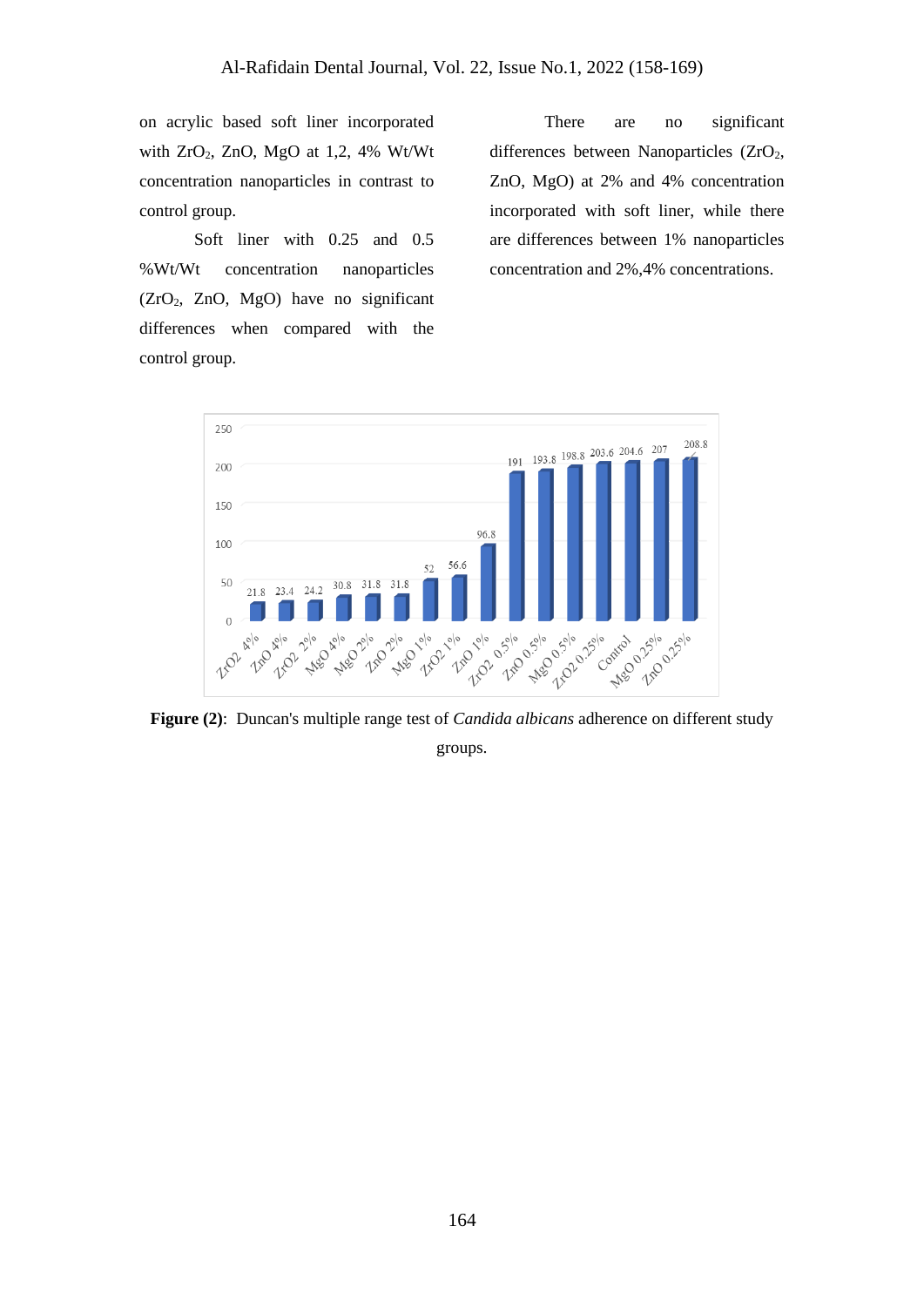### **DISCUSSION**

Candida albicans adhesion to the soft liner is a multifaceted process, liner denture surface roughness, poor oral and denture hygiene, salivary pH, systemically diseased patient enhanced yeast colonization (26) .

*Candid albicans* adherence is greatly related to the free surface energy of soft liner and candida, as the free surface energy of candida closes to that of attached surface, the candida albicans adherence increased. In addition, the *Candida albicans* hydrophobicity property and surfaces electrostatic interaction considered for high adherence of yeast.

The second cause may be blamed for the tight binding of candida is the presence of adhesin-receptor interactions, in which the candida had adhesins that bind stereochemically to complementary receptors on the surface  $(27)$ .

The result of the present study revealed that *Candida albicans* adhesion to soft liner was significantly decreased when high nanoparticles concentration (1,2,4% wt/wt) incorporated with it in contrast to the control group, which is may due to an electromagnetic attraction between negative charged fungal Mannosylphosphate cell wall and positive charge of metal oxide nanoparticle (present in high amount), that lead to yeast death due to its oxidation. <sup>(28,29)</sup>.

Also, ZrO2 nanoparticles deformed fungal hyphae by cell wall

interfering that causes fungal growth inhibition. While ZnO nanoparticles destructed hyphae by interrupt conidia and conidiaphores growth. (30,31)

The lower nanoparticles concentration (0.25, 0.5%wt/wt) in soft liner showed no significant effect on *Candida albicans* adhesion which may due to the lower nanoparticles contained soft liner to be in direct contact with Fungai on its surface, in addition to minimum superoxide anions released from the nanoparticles  $(32)$ .

Soft liner samples with high nanoparticles concentration may have lower surface roughness when compared with control samples  $(33)$  that lead to lower candida adhesion on specimens surface $(9)$ 

This study agrees with Yassir and Abdul Fatah  $(34)$  who exposed that  $ZrO2$ nanoparticles have significant antifungal activity when added to the soft liner.

The finding of this study also agrees with Cierech et  $al^{(35)}$  which demonstrated that the addition of ZnO nanoparticles to PMMA in high concentration provides antifungal properties for denture base. While disagrees with Homsiang *et al.* (36) who mentioned that ZnO nanoparticles at 5% concentration show no significant effect on *Candida albicans* which is maybe due to differences in nanoparticles size.

### **Conclusion:**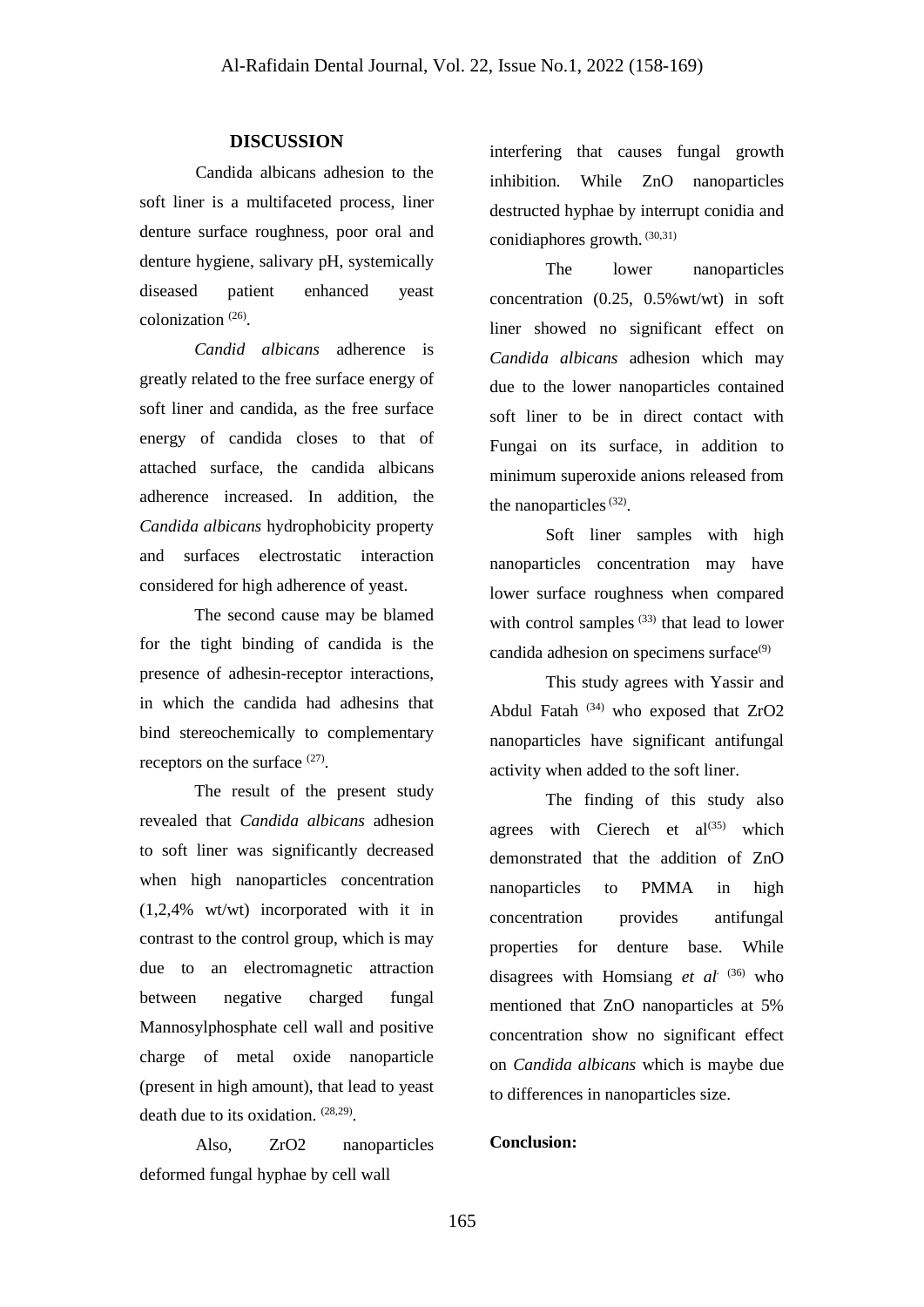The study concluded that (with the limitation of this study) the addition of MgO, ZnO,  $ZrO^2$  (metallic oxide) nanoparticles to acrylic based soft liner at 1,2,4 % by weight concentration decreases *Candida albicans* adhesion ability to liner surface, and improve soft liner resistance to fungal induced denture stomatitis. While low concentration nanoparticles do not affect candid adherence on the liner surface.

## **REFERENCES**

- 1. Bacchi A, Consani RL, Mesquita MF, Santos MB. Influence of different mucosal resiliency and denture reline on stress distribution in peri-implant bone tissue during osseointegration. A three-dimensional finite element analysis. Gerodontology. . 2012;29(2):833-837.
- 2. Mese A, Guzel KG. Effect of storage duration on the hardness and tensile bond strength of silicone‑ and acrylic resin‑based resilient denture liners to a processed denture base acrylic resin. J Prosthet Dent 2008; 99:153‑159.
- 3. Avila M., Ojcius D.M., Yilmaz O. The oral microbiota: living with a permanent guest. DNA Cell Biol. 2009; 28:405–411.
- 4. Nikawa H, Iwanaga H, Kameda M, Hamada T. In vitro evaluation of Candida albicans adherence to soft denturelining materials. J Prosthet Dent. 1992; 68:804.
- 5. Nikawa H, Jin C, Makihira S, Egusa H, Hamada T, Kumagai H. Biofilm formation of Candida albicans on the surfaces of deteriorated soft denture lining materials caused by denture cleansers in vitro. J Oral Rehabil. 2003; 30:243.
- 6. Gleiznys A, Zdanavičienė E, Žilinskas J. Candida albicans is one of main causes for denture stomatitis of denture wearer. Stomatologija, Baltic Den Maxillofac J. 2015; 17: 54-66.
- 7. Rajendra Prasad. Candida albicans: Cellular and Molecular Biology. 1st ed.199. Springer International Publishing.Pp:145-146.
- 8. Waters, MGJ, Williams DW, Jagger RG, Lewis MA. Adherence of Candida albicans to experimental denture soft lining materials. J. Prosthet. Dent. 1997, 77, 306–312.
- 9. Samaranayake LP, McCourtie J, McFarlane TW. Factors affecting the in-vitro adherence of Candida albicans to acrylic surfaces. Arch Oral Biol. 1980; 25:611–615
- 10. Bollen CM, Lambrechts P, Quirynen M. Comparison of surface roughness of oral hard materials to the threshold surface roughness for bacterial plaque retention: a review of the literature. Dent Mater 1997.13: 258-69
- 11. Radford DR, Challacombe SJ, Walter JD. Denture plaque and adherence of Candida albicans to denture-base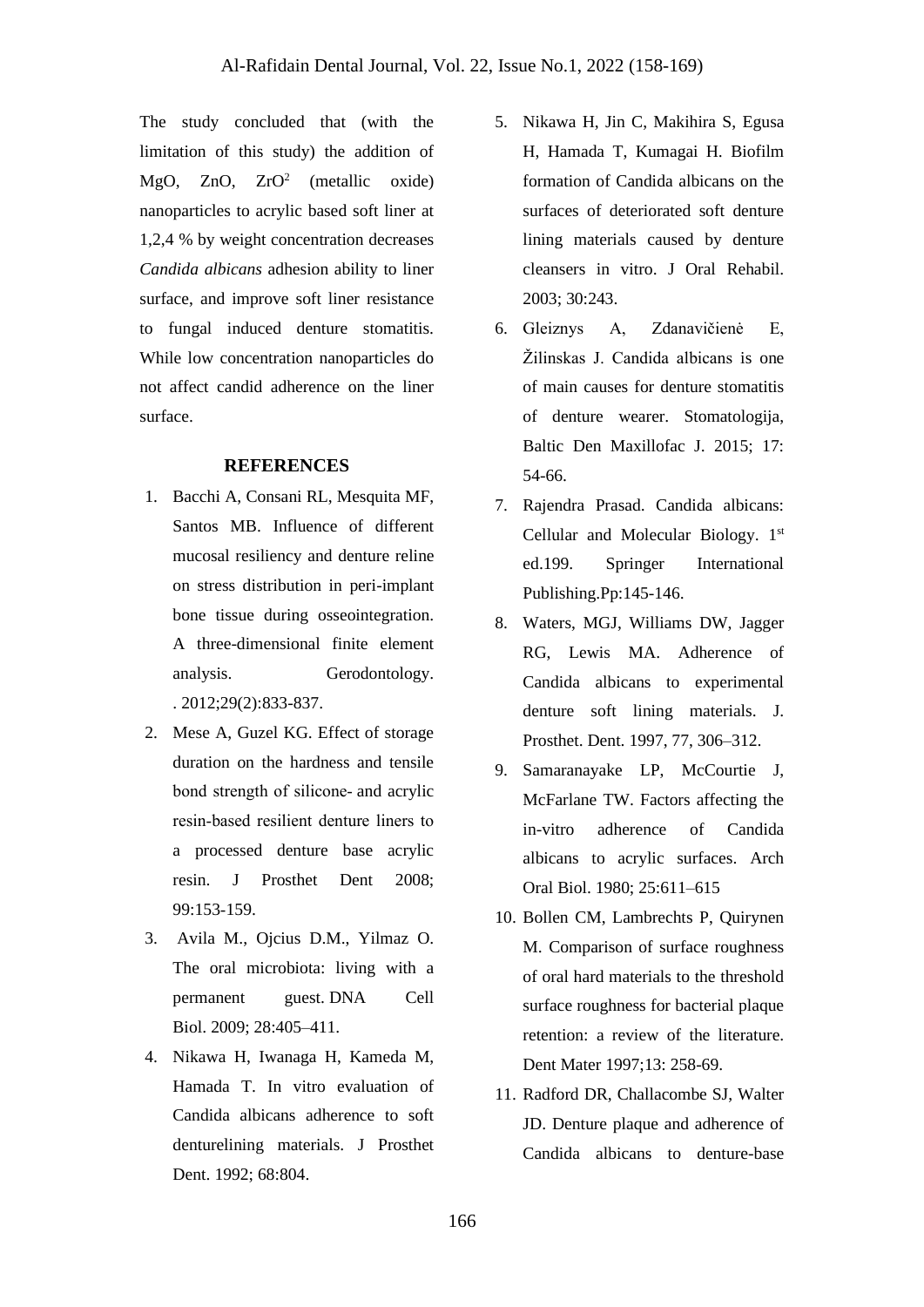materials in vivo and in vitro. Crit Rev Oral Biol Med 1999; 10:99-116.

- 12. M. Hannig, C. Hannig, Nanomaterials in preventive dentistry, Nat. Nanotechnol. 2010; 5: 565–569.
- 13. Z.X. Tang and L.V. Bin-Feng, MgO nanoparticles as antibacterial agentpreparation and activity, Braz. J. Chemical Eng.2014; 31(3), 591 – 601.
- 14. Abass SM. The Effect of Magnesium Oxide (MgO) Nano- Fillers on the Antibacterial Activity and Some Properties of Heat Cured Acrylic Resin. IJSR; 2018: 2319-7064.
- 15. N. Beyth, Y. Houri-Haddad, A. Domb, W. Khan, R. Hazan, Alternative antimicrobial approach: nano-antimicrobial materials, Evid. Based. Complement. Alternat. Med. 2015: 246012.
- 16. Gouda M. Nano-zirconium oxide and nano-silver oxide/cotton gauze fabrics for antimicrobial and wound healing acceleration. 2012; 41:222-224
- 17. Jangra SL, Stalin L, Dilbaghi N, et al. Antimicrobial activity of zirconia (ZrO2) nanoparticles and zirconium complexes. J Nanosci Nanotechnol. 2012;12(9):7105–7112
- 18. Raghupathi KR, Koodali RT, Manna AC. Size-dependent bacterial growth inhibition and mechanism of antibacterial activity of zinc oxide nanoparticles. Langmuir 2011; 27:4020-4028.
- 19. Cierech M, Kolenda A, Grudniak AM, Wojnarowicz J, Woźniak B, Gołaś M, Swoboda-Kopeć E, Łojkowski W, Mierzwińska-Nastalska E. Significance of polymethylmethacrylate (PMMA) modification by zinc oxide nanoparticles for fungal biofilm formation. Int J Pharm 2016: 510:323-35.
- 20. Chladek G, Kasperski J, Barszczewska-Rybarek I, Zmudzki J. Sorption, solubility, bond strength and hardness of denture soft lining incorporated with silver nanoparticles. Int J Mol Sci. 2012;14(1):563-574.
- 21. Abdulla H, Mustafa EA. Rapid Detection of Candida species Isolated from Denture Stomatitis Patients using Phenotypic methods and Chromogenic agar media. Al-Rafidain Dent J. *2020;* 20: 125-133.
- 22. Panpaliya NP, Dahake PT, Kale YJ, Dadpe MV, Kendre SP, Siddiqi AG, Maggavi UR (2019): *In vitro evaluation of antimicrobial property of silver nanoparticles and chlorhexidine against five different oral pathogenic bacteria*. Saudi D J; 31:76-83.
- 23. Yildirim-Bicer AZ, Peker I, Akca G, Celik I (2014): In vitro antifungal evaluation of seven different disinfectants on acrylic resins. Biomed Res Int.2014:519098. doi: 10.1155/2014/519098.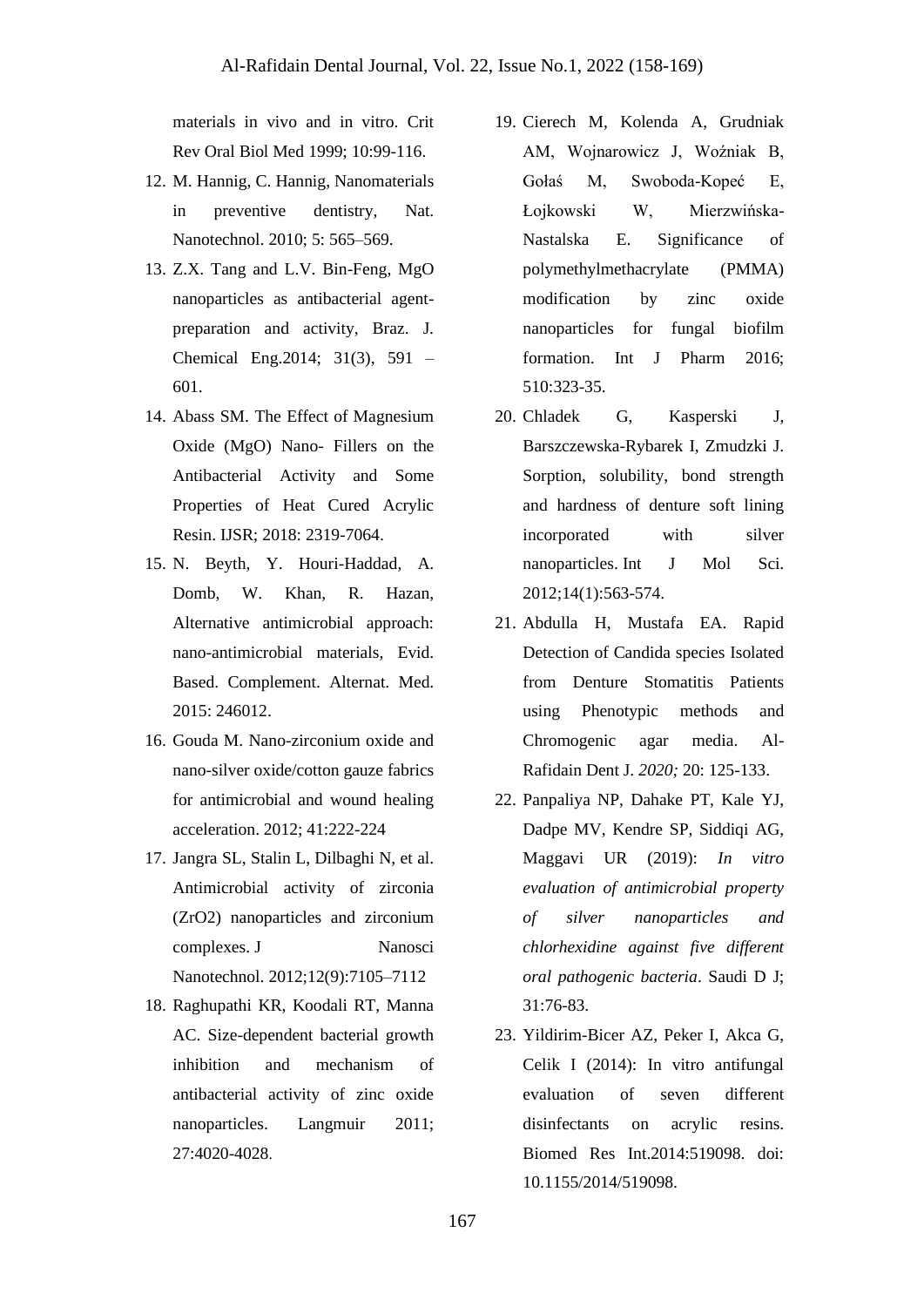- 24. Greenwood D, Barer M, Slack R, Irving W. Medical microbiology a guide to microbial infections: pathogenesis, immunity, laboratory diagnosis and control. 18ed. Churchill Living-stone elsever.2012:612.
- 25. Aslanimehr M, Rezvani S, Mahmoudi A, Moosavi M. Comparison of Candida Albicans Adherence to Conventional Acrylic Denture Base Materials and Injection Molding Acrylic Materials. J Dent Shiraz Univ Med Sci. 2017; 18(1): 61-64*.*
- 26. Waters MG, Williams DW, Jagger RG, Lewis MA. Adherence of Candida aibicans to experimental denture soft lining materials. J Prosthet Dent 1997; 77:306-312.
- 27. Mohamed MD, Daboor S. Effect of denture adhesives on surface roughness of denture base materials and its relation to candida albicans adhesion. E.D.J. 2017; 63: 3473-3481
- 28. Hasan S, Kuldeep S. Denture Stomatitis: A Literature Review. Journal of Orofacial and Health Sciences. 2015:6(2):65-69
- 29. Samaranayake LP, McCourtie J, MacFarlane TW. Factors affecting the invitro adherence of Candida albicans to acrylic surfaces. Arch Oral Biol.1980; 25:611-615.
- 30. Odania T, Shimmab Y, Wangb X, Jigam Y. Mannosylphosphate transfer to cell wall mannan is regulated by the transcriptional level of the MNN4

gene in Saccharomyces cerevisiae. FEBS Letters . 1997; 420: 186-190.

- 31. Durairaj B, Muthu S, Xavier T. Antimicrobial activity of Aspergillus niger synthesized titanium dioxide nanoparticles. Adv Appl Sci Res. 2015;6(1):45-58.
- 32. Gowri S, Rajiv Gandhi R, Sundrarajan M. Structural, Optical, Antibacterial and Antifungal Properties of Zirconia Nanoparticles by Biobased Protocol. J Mater Sci Techno. 2014, 30: 782-790.
- 33. He L, Liu Y, Mustapha A, Lin M. Antifungal activity of zinc oxide nanoparticles against Botrytis cinerea and Penicillium expansum. Microbiol Res. 2011;166(3) 207-215.
- 34. Thoalnorain A. Shakir, B.D.S.1, Shorouq M. Abass. The Effect of Magnesium Oxide (MgO) Nano-Fillers on the Antibacterial Activity and Some Properties of Heat Cured Acrylic Resin.2018; 7(3):1381-1387.
- 35. Kreve S, Oliveira V, Bachmann L, Alves O, Dos Reis A. Influence of AgVO3 incorporation on antimicrobial properties, hardness, roughness and adhesion of a soft denture liner. Scientific Reports. 2019; 9:11889 | https://doi.org/10.1038/s41598-019- 48228-8
- 36. Yasser A, Abdul Fatah N. The Effect of Addition of Zirconium Nano Particles on Antifungal Activity and Some Properties of Soft Denture